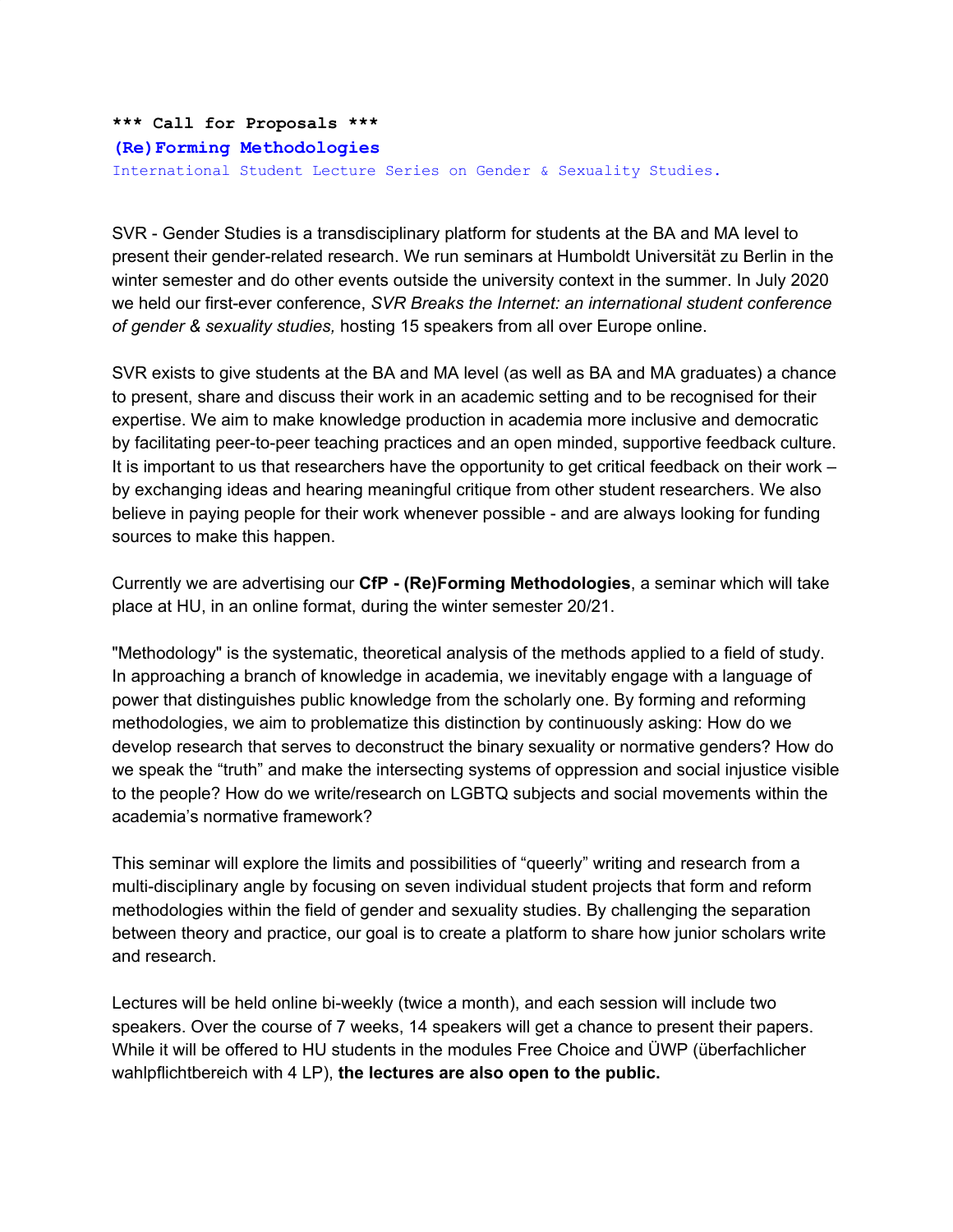#### **How to apply :**

If you are interested in presenting your work at the (Re)Forming Methodologies: International Student Lecture Series on Gender and Sexuality Studies, please submit your proposal to us by no later than **13 september 2020. / midnight (CET)**

° Applicants will be notified of our selection by the 25th September 2020

° Selected applicants will have until the 30th of September to confirm their attendance

✦ The standard lecture format will consist of a 40 minute lecture with slides or a handout by the first speaker with follow-up questions from the 2nd speaker (and vice versa). Speakers should be prepared to engage in depth with their fellow speaker's work. The session will conclude with questions and comments from the audience. If you have an alternative concept for your presentation, such as an interactive format, please include a seperate page in your application, placed after the abstract, specifically detailing your idea. We are open to discussing new and exciting ideas! ✦

A complete proposal will include an abstract and a sample of your presentation material. Please pay close attention to the guidelines below.

# APPLICATION PACKET

° Email your proposal to [studierendenvortrag.gs@gmail.com](mailto:studierendenvortrag.gs@gmail.com)

° Please write **application: title of your talk** in the subject line of the email

° Send your complete application **as a single PDF document** attached to your email. Please name the file as **title of your talk** and this document should include (in the following order):

- Your abstract (600 800 words, including title and references)
- Sample materials (slides or handout)

• An outline of your idea, if you wish to structure your presentation differently from the standard of 40min lecture, 20 min q&a. This includes panel discussion proposals.

• A separate page with your name and a short bio, including your institution and discipline

Please \*\*\*only\*\*\* include your name on the bio page at the very end of your application. It is very important that your abstract and sample materials **are anonymous** for the Jury members.

# 2.1. Abstract

- ° Please use 12pt font
- ° Arial, Times New Roman, Helvetica are preferred fonts
- ° Abstracts should be between 600 and 800 words, including title(s) and references

# 2.2. Slides

If you would like to hold your talk with the help of some slides:

- ° Please prepare a sample of no more than 4 slides
- ° Please attach the slides to the end of your abstract to be sent as a single PDF file
- ° Please respect the font specs given in section 2.1